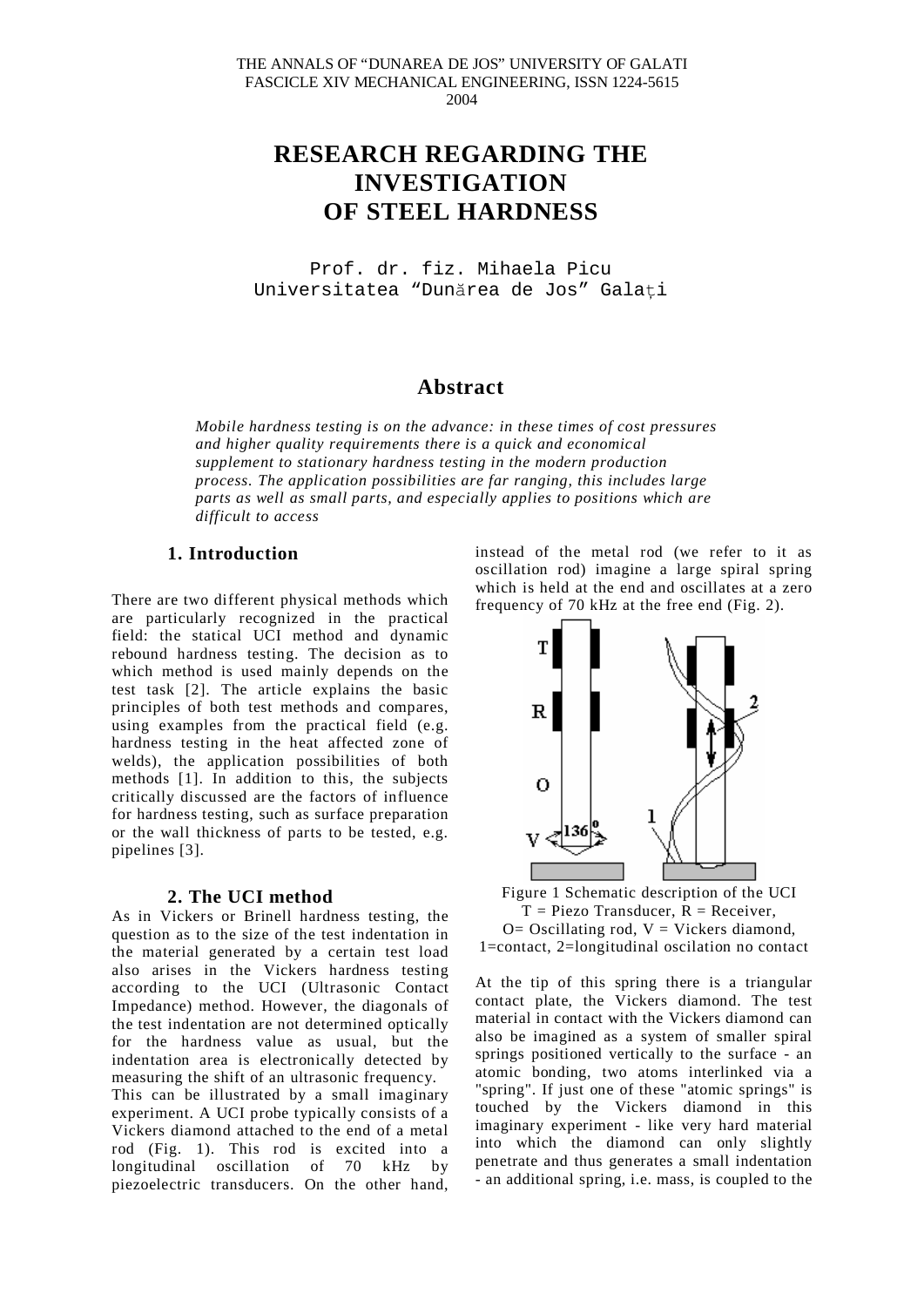large spiral spring. There is then a shift in its zero frequency due to this additional mass.



Figure2 UCI principle in an imaginary experiment: an oscillating spring in contact with material. The spring symbolizes the oscillating rod, the contact plate symbolizes the diamond, the material springs symbolize the material and its elastic constants.

This frequency shift becomes larger if other "springs" are touched, that means if the diamond penetrates deeper with a material showing medium hardness, and the test indentation becomes larger. Analogously, the frequency shift is at its largest with soft test materials; the diamond penetrates deep into the material and leaves a large indentation (Fig.3).



Figure 3 Hardness value versus frequency shift of the oscillating rod

This is the secret of UCI hardness testing: the frequency shift is proportional to the size of the test indentation generated by the Vickers diamond. Equation (1) describes this basic relation in comparison to the definition of the Vickers hardness value.

$$
\Delta f \approx E \sqrt{A}
$$
  
HV =  $\frac{F}{A}$  (1)

Frequency shift proportional to indentation size of a Vickers indentor, where: f=frequency shift,

A=area of indentation, E=Young's modulus, HV=Vickers hardness value, F=force applied in the Vickers hardness test [1,2].

The frequency shift nevertheless also depends on the Young's modulus of elasticity. After completing the calibration, the UCI method can therefore be used for all materials showing this modulus of elasticity. The probes are factorycalibrated to low-alloy or unalloyed steels; however, modern test instruments can be quickly calibrated on site for other materials as well, such as titanium or copper.

### **3. The Rebound or Leeb´ s method**

Hardness testers using Leeb's method operate in a slightly different manner. Although the size of the test indentation generated is connected with the material hardness even in this case, it is indirectly measured via the loss of energy of a socalled impact body. Fig. 5 illustrates the physical principle of measurement. A mass is accelerated to the surface of the test object and impinges on it at a defined speed, i.e. kinetic energy. The impact creates a plastic deformation of the surface, i.e. an indentation, due to which the impact body loses part of its original speed - or energy. It will lose more speed by creating a bigger indentation and, thus, at softer material. Technically, this principle of measurement is implemented by means of an impact body which has a spherical tungsten carbide tip and which is fired onto the test surface by spring force.

The speeds after and before the impact are each measured in a non-contact mode. This is done by a small permanent magnet within the impact body (Fig. 4) which generates an induction voltage during its passage through a coil, with this voltage being proportional to the speed (Fig. 6).

The Swiss inventor of this methode, D. Leeb, defined his own hardness value, the Leeb hardness value. The Leeb hardness value, HL, is calculated from the ratio of the impact and rebound speed according to:

$$
HL = \frac{v_1}{v_R} 1000 \frac{B}{A}
$$
 (2)

where:  $v_1$  and  $v_R$  = speed before impact and after impact

The hardness value in Leeb is: as a matter of fact, anybody who uses the rebound hardness testing method does it because the Leeb hardness value is, by definition in the equation (2), the actual physical measurement value behind this method. However, no user indicates the Leeb hardness value HL in his specifications or test reports. We mostly convert into the required hardness scales (HV,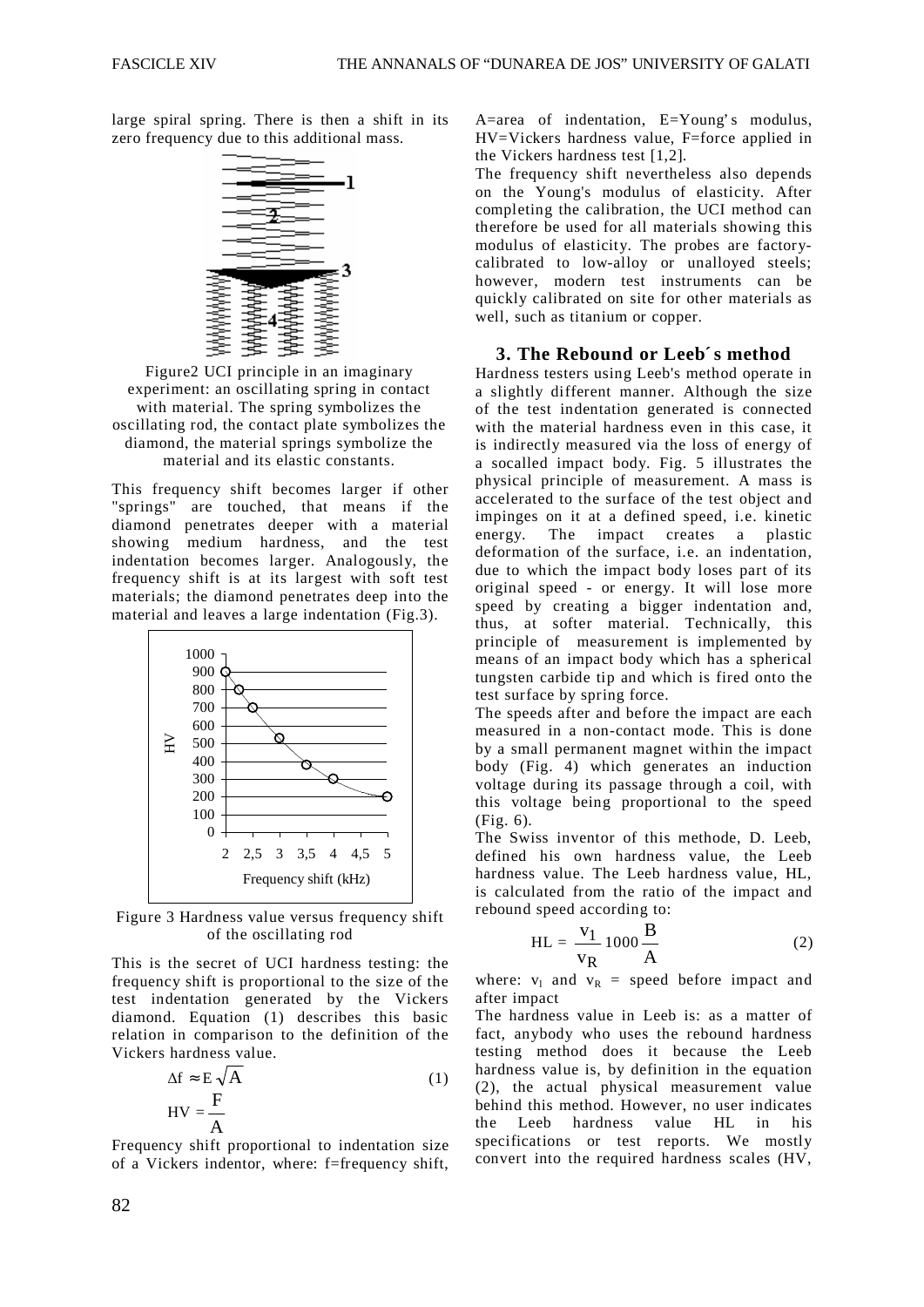HB, HS, HRC, HRB, N/mml). For this reason, only conversion brings the rebound hardness method to life.

Therefore, conversion tables, like in Fig. 7, are stored in all instruments.



Figure 4 Cross-cut of a typical impact device



Figure 6 Voltage signal generated by the impact body penetrating through the coil.

#### **4. Selecting the Method**

The UCI method is recommended for testing fine grained material having any shape and size. It is especially used where material properties are to be processed with narrow tolerances, e.g. for determination of strain hardening on drop forged parts. Rebound hardness testing is carried out on large, coarse grained materials, forged parts and all types of casted materials because the spherical tip of the impact device produces a rather larger indent than the Vickers diamond and therefore processes the characteristics of the casting structure better. With the small indent of the Microdur UCI probes, determination of the hardness can be made on welded parts in the critical area of the weld, the heat affected zone (HAZ). A number of probes and impact devices having different test loads open up different areas of application.



Figure 7 Conversion of Hardness Leeb, HL, into HRC as a typical example for conversion tables stored in rebound hardness testers. These curves are experimentally generated by material samples of different hardness measured by rebound and Rockwell test

## **5. Importance of indentation size**

In general, the larger the area sampled by an indentation the more consistent the test results. The variations in microstructure of nonhomogeneous materials or those comprised of large coarse grains are averaged out and consistent hardness values can be achieved. Also a larger indentation puts fewer demands on the surface finish and requires less surface preparation. In comparison, the indentations yielded by the various impact devices of rebound testers are much larger than those created by any UCI probe (Fig. 8). When testing large castings and forgings the rebound tester is recommended. Testing small homogenous materials that are surface hardened require the shallower indentations produced by UCI probes.